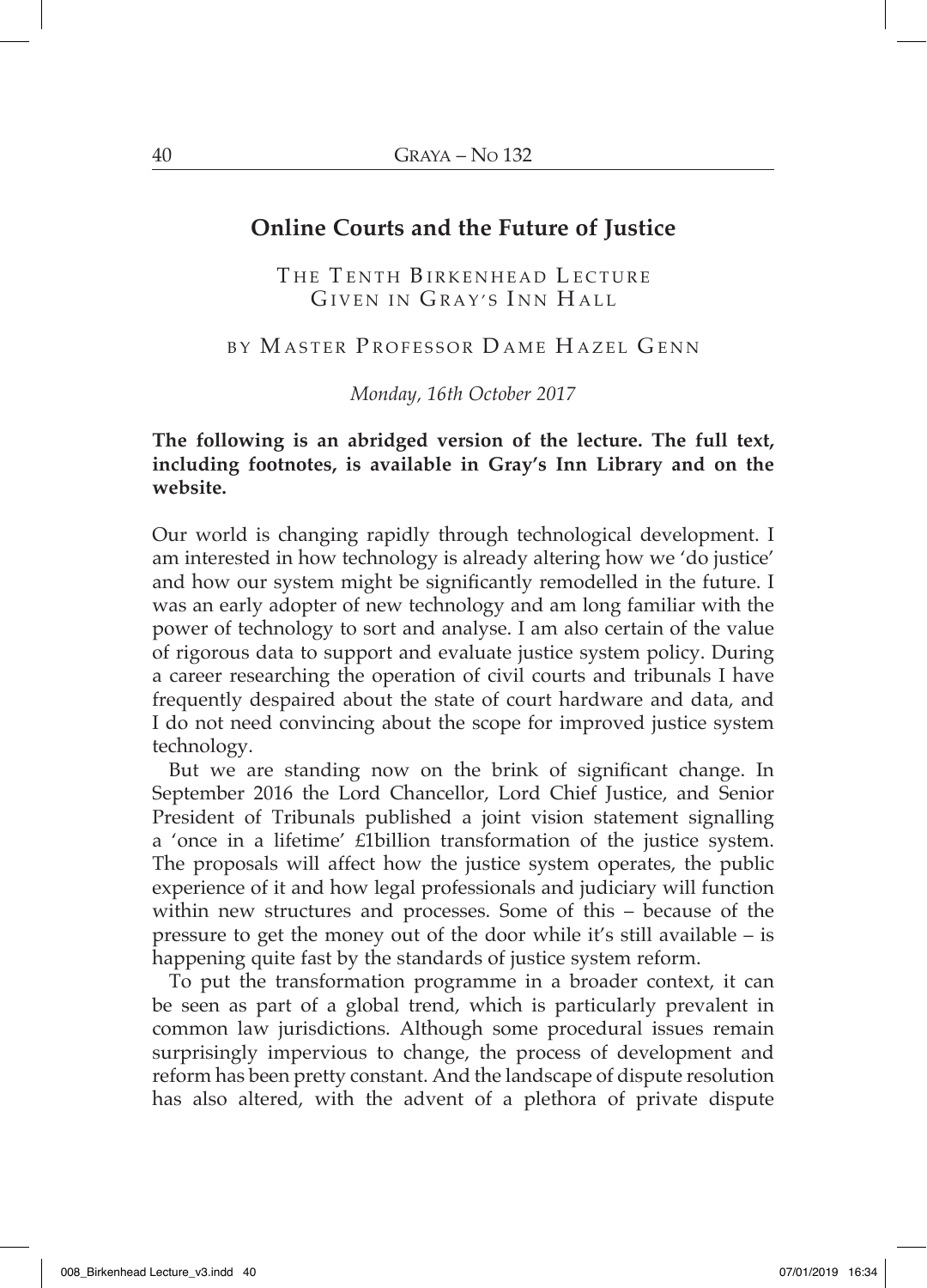resolution mechanisms now available including mediation, conciliation, adjudication, ombudsmen, ENE (Early Neutral Evaluation), and, of course, ODR (Online Dispute Resolution).

I want to focus on the public justice system and to remind us of its societal significance. I have written in the past about the importance of a strong justice system that supports social stability, facilitates economic activity, checks the power of government and helps us to live harmonious, relatively peaceful lives. In this respect, we are fortunate to benefit from a deep rule of law culture in which the objective of substantive justice is pursued via a complex labyrinth of procedural rules designed to elicit truth and lead to accurate decisions on legal merits.

In my research, I have been involved in quantifying the extent to which ordinary citizens struggle with a lack of understanding of their legal rights, an absence of knowledge of redress systems, and an inability to access free sources of advice – difficulties that are not evenly distributed among the population, but disproportionately concentrated among disadvantaged or vulnerable groups. So a central interest for me is the possibility of a future in which the potential of technology is harnessed to deliver a more accessible state-backed dispute resolution system, but which nevertheless remains grounded in our core rule of law values and procedures, and inspires public confidence and trust.

### **What is happening now in information and communication technology**

Having the internet to create and communicate information, we now have massive complex data sets (Big Data) that provide insights into processes and behaviour. In the current stage of development, artificial intelligence, or 'increasingly capable computers' (machines), draw on and analyse Big Data to predict, make decisions, and educate themselves so that they autonomously increase their own capability. It used to be thought that the potential of computers was limited by the human ingenuity and intellect of their programmers. But this seems to be wrong. Not only can increasingly capable machines 'think' but they can outperform human experts using 'brute-force processing'.

These machines are capable of not only 'augmenting' the processing and decision-making of functionaries and professionals, but also of supplanting those decision-makers. Although people may express shock at the idea of software making decisions about rights issues, it is already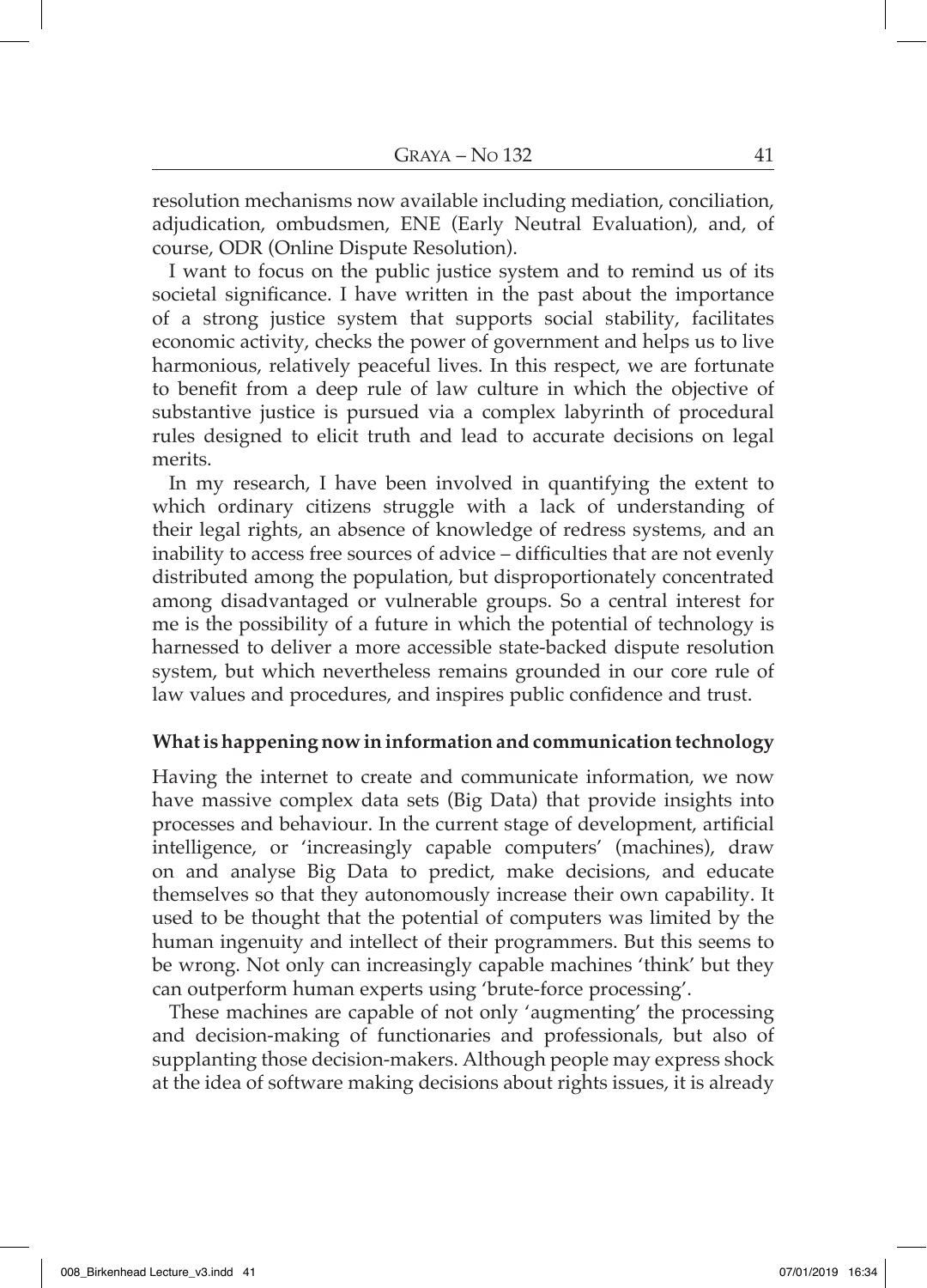happening. Many first line administrative decisions affecting rights are made by machines or via computer processing.

An example of the power of AI is JP Morgan's programme called 'Contract Intelligence', which scans a contract in seconds to interpret commercial loan agreements, thereby replacing thousands of hours of work by lawyers. More recently, while we have all become fairly used to voice recognition software, increasingly capable systems are making use of robotic sensing which enables software/machines to detect and respond to the emotions of users. Known as 'affective computing', this software can scan facial actions and, in experiments, has outperformed most people in differentiating between faked and genuine pain.

### **What all of this technology can do for the justice system**

There is probably no limit, but at the moment the following are already happening in our own jurisdiction and elsewhere:

- Technology can help to reach out communication/information
- It can speed up processes e-filing, online procedures, document handling
- It can simplify processes for litigants in person (LIPs) by embedding procedural rules within online forms and processes: you don't need to know the rule if the system prompts you to do things and explains why
- It can facilitate the sharing of complex information instantaneously
- It can allow people to congregate without the need for physical presence
- It can facilitate online resolution
- Ultimately it could support or replace human decision-making through automated processes
- Finally, databases of the subject matter, duration and outcome of disputes could help dispute prevention and early resolution.

With this potential, the current vision in this jurisdiction is a justice system 'digital by default and by design'. The 2016 Joint Vision Statement promised a transformation through technology to enable online access for parties in a single system for civil, family and tribunal cases. Robust document and case management systems would replace paper filing and some cases would be handled entirely online. There would also be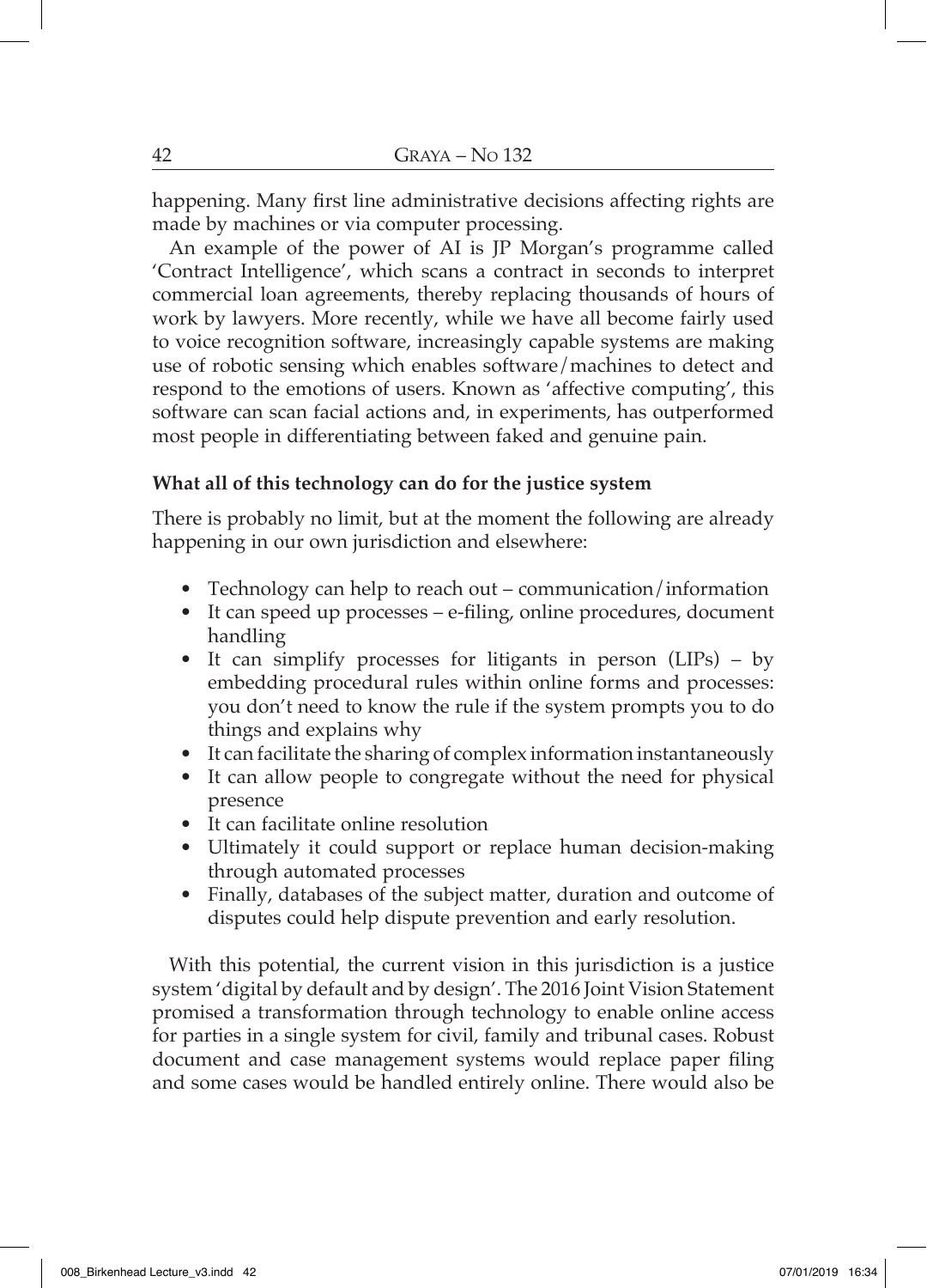online pleading and virtual hearings – either online or using telephone or video technology.

While the technological turn in the UK can be seen as part of a global trend, there is a mighty coincidence of factors relevant to the current transformation programme. The past decade has seen a decline in justice system funding and the slashing of legal aid for civil and welfare cases. This has led to a flood of LIPs in the courts, struggling with the complexities of an adversarial system.

From the other side of the bench, the judiciary are straining to meet the needs of LIPs, with decreasing levels of administrative support. In his 2013 Birkenhead Lecture Lord Thomas (then LCJ) outlined the challenges facing courts and tribunals and stressed the urgent need to make better use of technology to do 'more with less'. A year later, he spoke of the impact of continuous austerity on the justice system, which, unlike other areas of state expenditure, is 'unprotected from retrenchment'. Earlier reports had laid the ground for the development of online courts and tribunals seeing them as the answer to expensive, slow, unintelligible, processes that were 'out of step with the internet society', as well as solving the resource problem of crumbling courts by substituting remote dispensation of justice.

The Susskind/CJC report recommended an internet-based court service, integrating online advice and dispute resolution, followed by online judicial determination as a last resort. The Briggs Civil Court Review set out a blueprint for an Online Court similar to that adopted in the British Columbia Civil Resolution Tribunal:

- An automated (AI) 'triage' stage, including advice to help claimants articulate their cases; exchange between the claimant and defendant; and preparation of claim form and particulars of claim. This stage could be bypassed by represented and repeat player claimants.
- Second, a dispute resolution stage, which could involve telephone, online or face to face mediation or ENE.
- Finally, for those cases not settled at stage 1 or 2, a determination stage, which could comprise a conventional hearing, a telephone or video hearing, or legal determination without a hearing.

Initially announced as a 'court' designed end-to-end for use without lawyers, lawyers will not, however, be excluded from the process. A new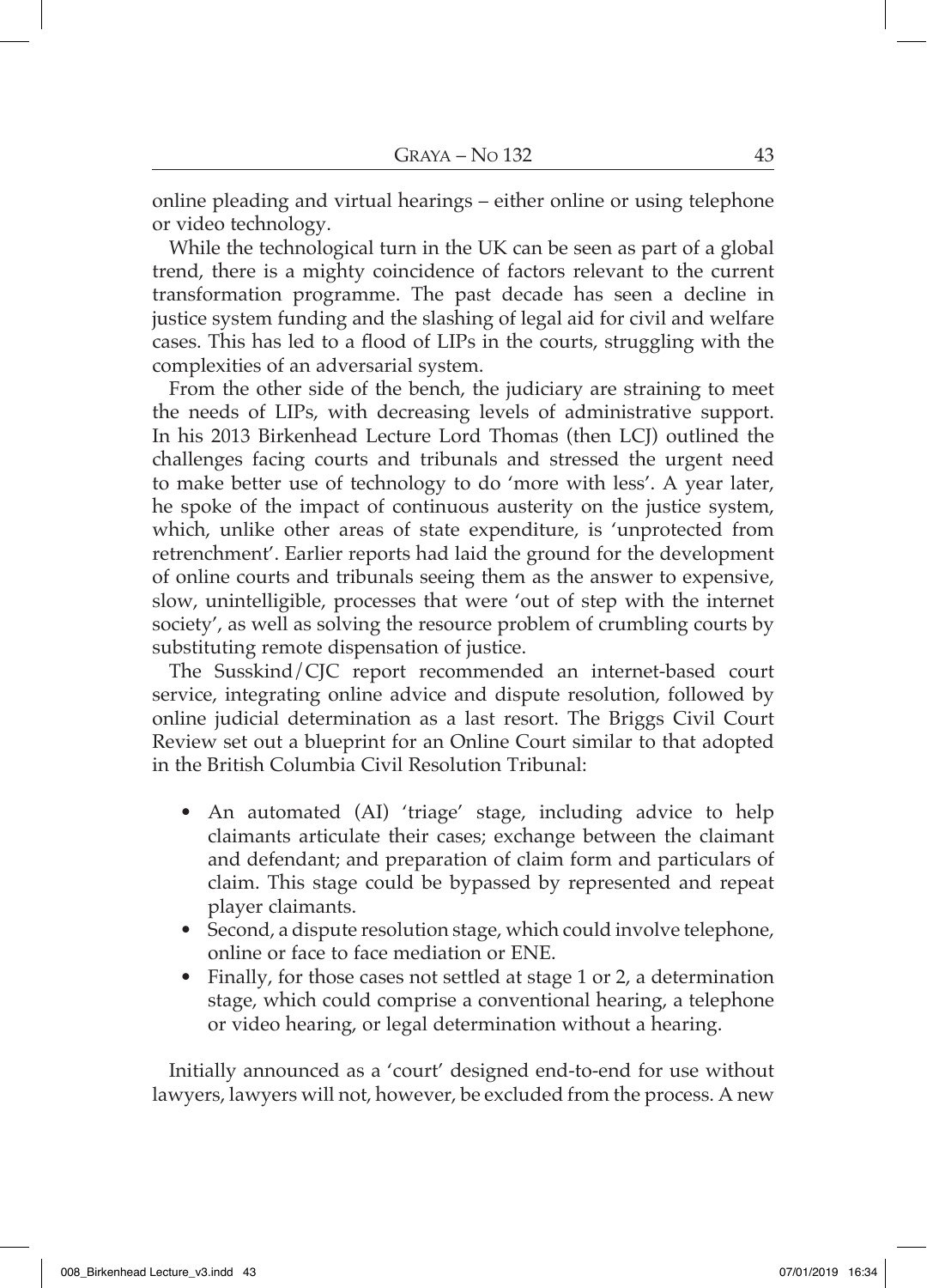set of simplified procedural rules will deliver increased accessibility, and case management will be delegated to 'case officers' rather than judges. The idea is that after testing on low value claims, the Online Court will be mandatory for money claims up to £25,000 (the vast majority of claims in the County Court) and that, longer term, it could expand to cover higher value and other case types.

### **Where we have got to**

There is clearly a great deal of activity, but it is not easy to say on any one day exactly what is happening and how far any particular part of the programme has progressed. The lack of a clear flow of communication has been a cause of some complaint among the profession, the judiciary and academics. Nevertheless, it is apparent that changes have already taken place in the criminal courts and that new processes are being introduced or are about to take place in civil, family and tribunal proceedings.

There can't be many who disagree with the proposition that the hardware and connectivity in courts needs improving; and moving from mountains of hard copy to having everything online is the sort of development that we have all experienced at work, in consumer transactions and public services. The Parking Appeals Service has been paperless for well over a decade. But the vision and planning for courts and tribunals is going further. Developmental work and testing has already started on: digitisation of existing processes; development of new procedural rules; development of a common platform for initiating claims; the Online Court; online facilitation and ODR; development of iterative court and tribunal processes; online/virtual hearings; court closures and disposal of the estate.

As I understand it, the change is happening in bite-sized pieces, using the concept of 'agile development' – the opposite of the unfortunate big bang approaches seen in the past with government IT initiatives. The modus operandi is of teams working incrementally and iteratively on different blocks, focusing on quick production of software to test. The hope is that ultimately all of the blocks can be assembled to deliver a new, coherent justice process.

### **The questions we should be discussing and researching now**

My first and longest question concerns the extent to which technology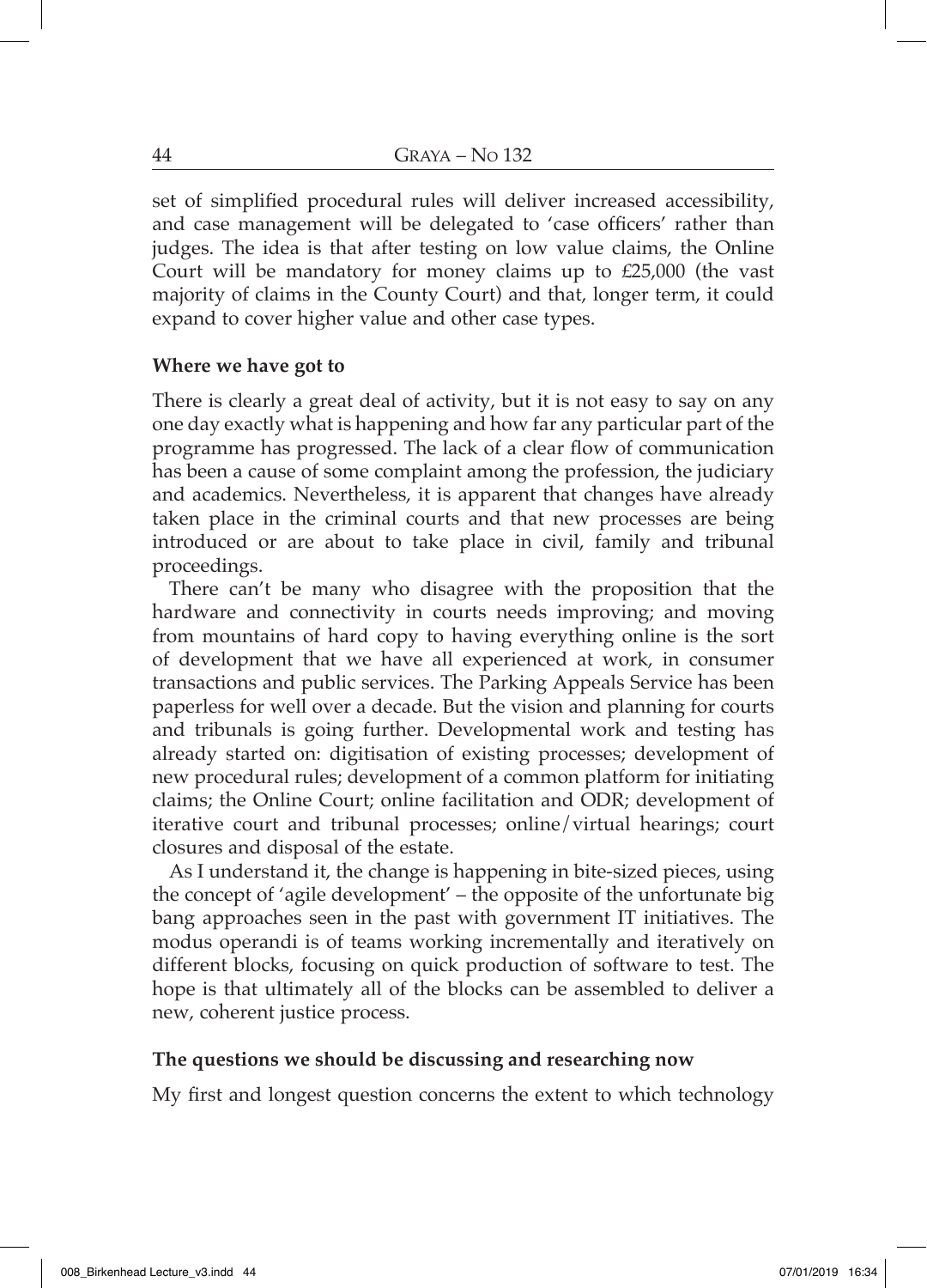and ODR have the potential to create a public justice system that is more accessible, better able to meet the needs of users and delivers procedurally fair and substantively just outcomes.

Second, and allied to the first issue, I want briefly to consider the implications of moving to asynchronous, iterative processes. While the proposed changes in many ways make perfect practical sense, I wonder whether are we looking at a tectonic rather than incremental shift in common law adversarial procedures and what that might mean for professional practice, for judicial decision-making and for substantive outcomes.

Third, I want to worry a bit about the move away from physical gathering in one space. I am well aware of the practical disadvantages of everyone having to congregate in the same physical space at the same time. But what are the implications of evidence only online and in writing, or presented orally but remotely? I worry about the loss of physical presence for a range of reasons and the long term consequences of court merely as a service rather than as a public, physical site of justice. Into this goes the question of identifying the foundational values and principles of the existing public justice system that are necessary to maintain and indeed enhance public trust and confidence in the system.

Fourth – and remarkably little has been said or written about this – is the question of how the judiciary will adapt their practices and ethical codes to the new online processes and virtual hearings as they transmogrify themselves into cyber judges. And, equally importantly, how attractive will the role be to potential future judges?

Finally, in part to answer some of these questions, I want to propose a research agenda that helps us to understand the impact of changes as they happen and to maximise the positive potential of technological change, while minimising negative impacts.

#### **The issue of access to justice**

Access to public courts and tribunals is central to the rule of law. Backed by the power of the state, courts and tribunals enable citizens and businesses to defend or protect their rights and legal interests, and ultimately provide the means to hold the government to account.

Effective access to justice involves the ability to access public processes for resolving disputes and rights claims, that lead to enforceable remedies reflecting the merits of cases according to law (the concept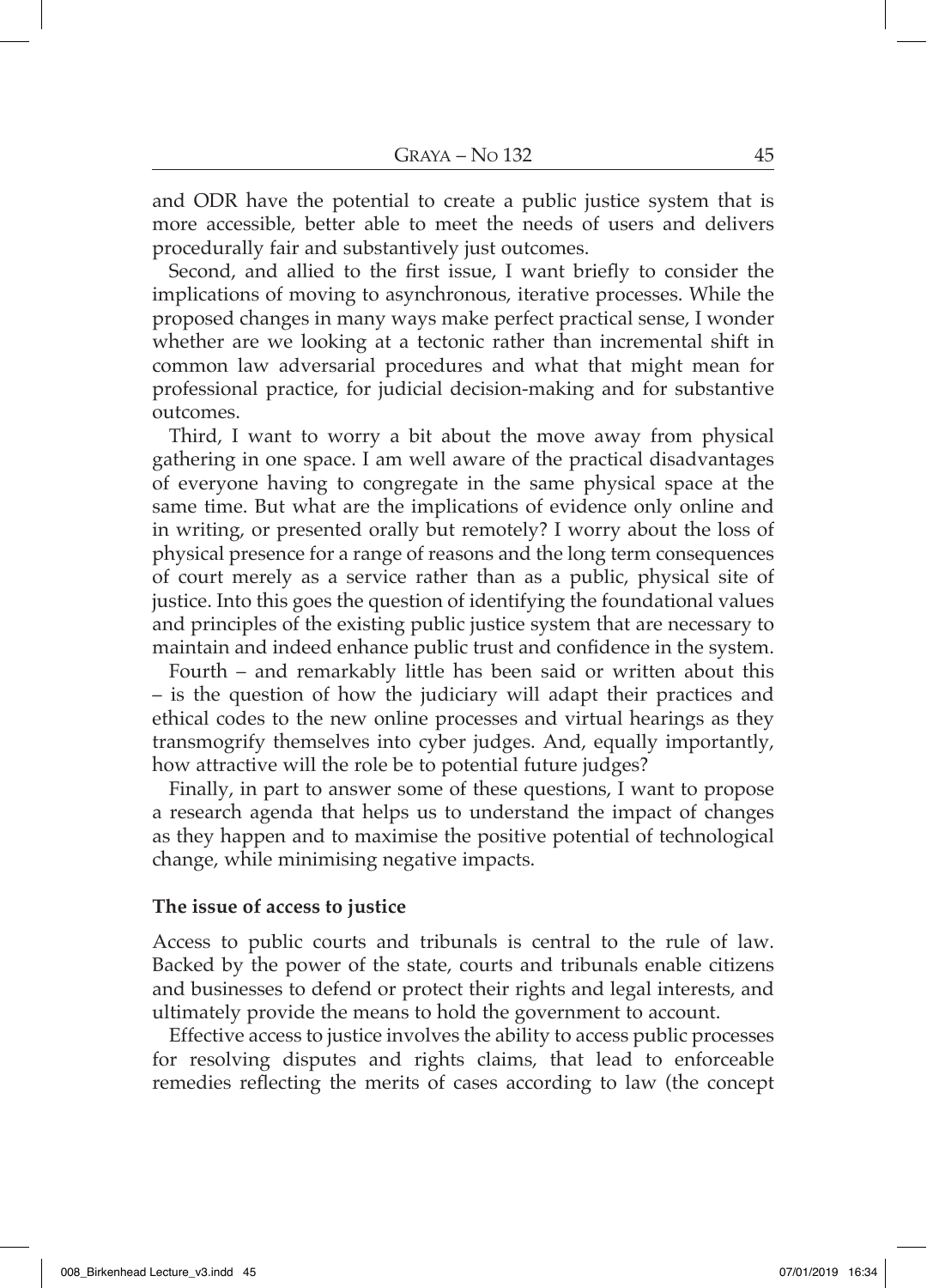of substantive justice), by means of procedures that are conspicuously fair and perceived to be so (participation, procedural justice and trust). Access to justice, thus, means something more than being able to complete an online form and feel comfortable with the process. It requires the ability to engage, to participate, to be dealt with by fair procedures and to receive a substantively just outcome.

That is the individual benefit of access to justice. But the societal benefit goes further than that. Public determination of cases in a common law system states what the law is, communicates and reinforces important norms of social and economic behaviour, and provides a framework for the settlement of future similar disputes. The legitimacy of the system – the reason why people generally do what judges tell them without the need for enforcement – is based on public respect for, and trust and confidence in the system.

The access to justice problem which online processes are said to address is that the courts are too slow, expensive, and complicated for people to use without help, and that for most people help is either unaffordable or unavailable. (Court fees represent another access barrier.) This means that many are simply excluded from access to courts and tribunals and others flounder alone in the process.

Legal procedures have been devised by lawyers and endlessly redrawn, refined, reworked, and rewritten with the ultimate purpose of delivering fairness and substantive justice. When we are looking at a fundamental rethink of the justice system, of making it cheaper for those with lawyers and more accessible and comprehensible for those who have to navigate the processes alone, the key challenge is always to find a balance between rules that will deliver uncomplicated, fair processes and the best chance of a substantively just outcome. The public justice system is founded on different principles from mediation, ODR, EBay, Resolver and other private processes. Parties are not both volunteers. One side may be forced into the process against its will. The public courts are the necessary fallback when voluntary negotiation over disputes is not possible or has failed.

Might online courts be the answer to the access to justice problem? We know that vulnerable groups experience everyday legal problems more often and do less about them. People's objectives and approach vary depending on the issue at stake and the ability to obtain advice and assistance. It also depends on whether they are a potential claimant or defendant and who the opponent is.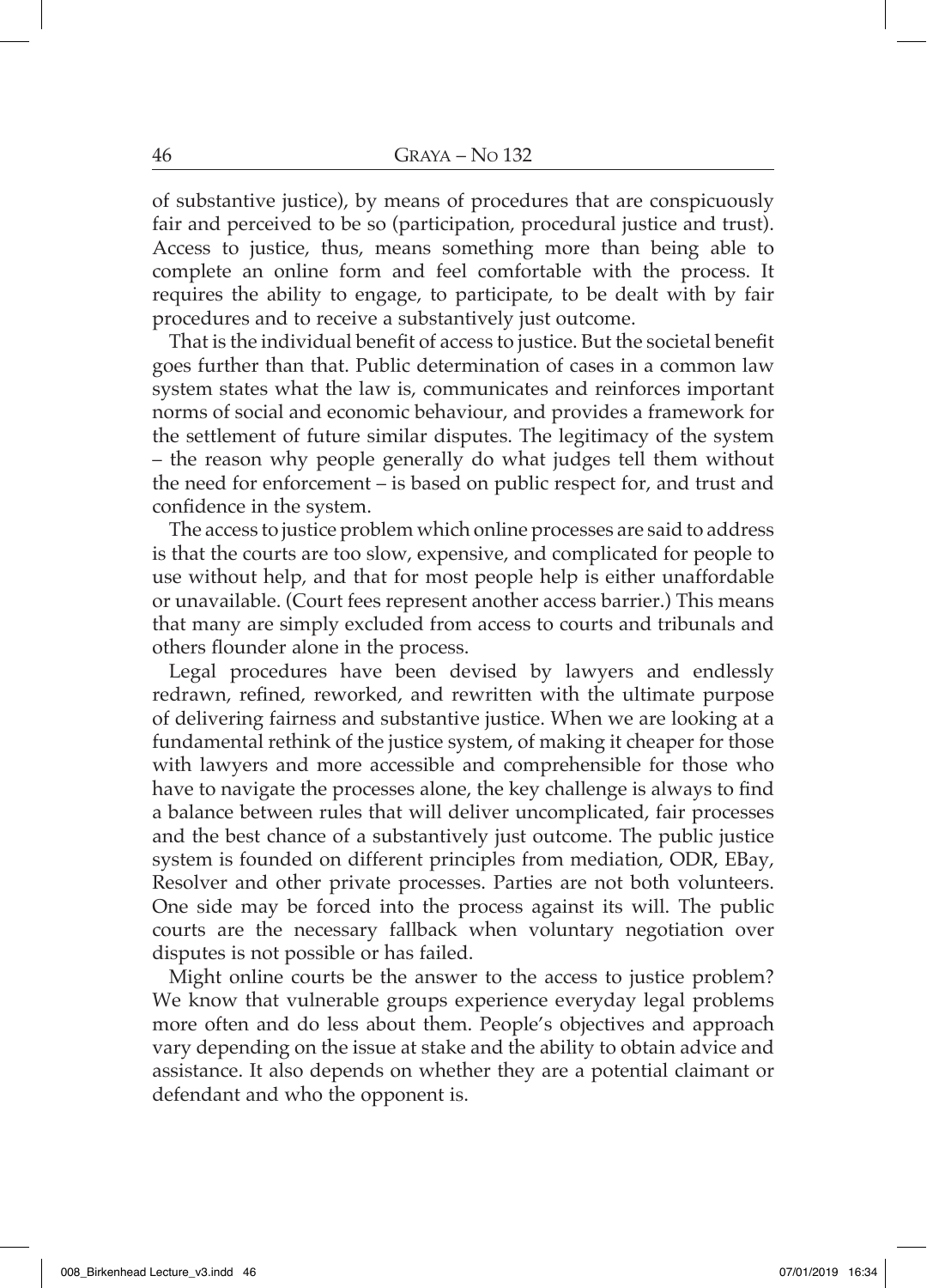Compared with the number of everyday legal problems and disputes that occur, very few people seem to end up in court or tribunals. With the exception of personal injury proceedings, individuals' experience of court proceedings is as a defendant rather than as claimant. The experiences of users of family courts, civil courts, criminal courts and tribunals are very different, because, although there are generic functions of courts and tribunals, the experience of the user and what they need and want varies dramatically.

Thinking about a system tailored to the needs of users, we want something different for the alleged offender than for the bewildered benefit applicant, the consumer wanting his goods replaced, the parents wanting access to a child, the small trader suing for his payment, the indebted householder being sued by his utility company, the represented personal injury claimant, the non-English speaking asylum seeker or the sophisticated taxpayer contesting a VAT penalty.

In terms of objectives and resolution preference, research tells us that what people want is not to have the problem. They do not crave involvement with legal processes, but want the problem to be resolved in their favour. Many people have only a weak or absent understanding of their legal rights; there are significant barriers to obtaining free legal advice; and many cannot afford or will not risk legal costs.

A relatively swift, cheap, fair, online service, accessed from the comfort of home or even on a hand-held device which incorporates the possibility of ODR should be attractive for certain cases. Literate, educated individuals and small businesses, who cannot afford lawyers, will be likely to benefit. Those who previously might have paid for legal advice may feel that that is no longer necessary. That is the ambition of the Online Court and it has a great deal of potential to provide an improved service to many, and the possibility of redress to some who currently feel excluded.

It has been estimated that across the UK, when engaging with government services, only 30% of the population are 'digital selfservers', meaning 70% will require assistance to use digital services. Recent studies show that the young and elderly, as well as those with low educational attainment, are less likely than others to use the internet to resolve legal problems and that, perhaps surprisingly, young people 'struggle to interact with the internet as a legal information resource' and are uncritical about the material that they use. The online forms I have seen both in development here and on the Canadian Online Resolution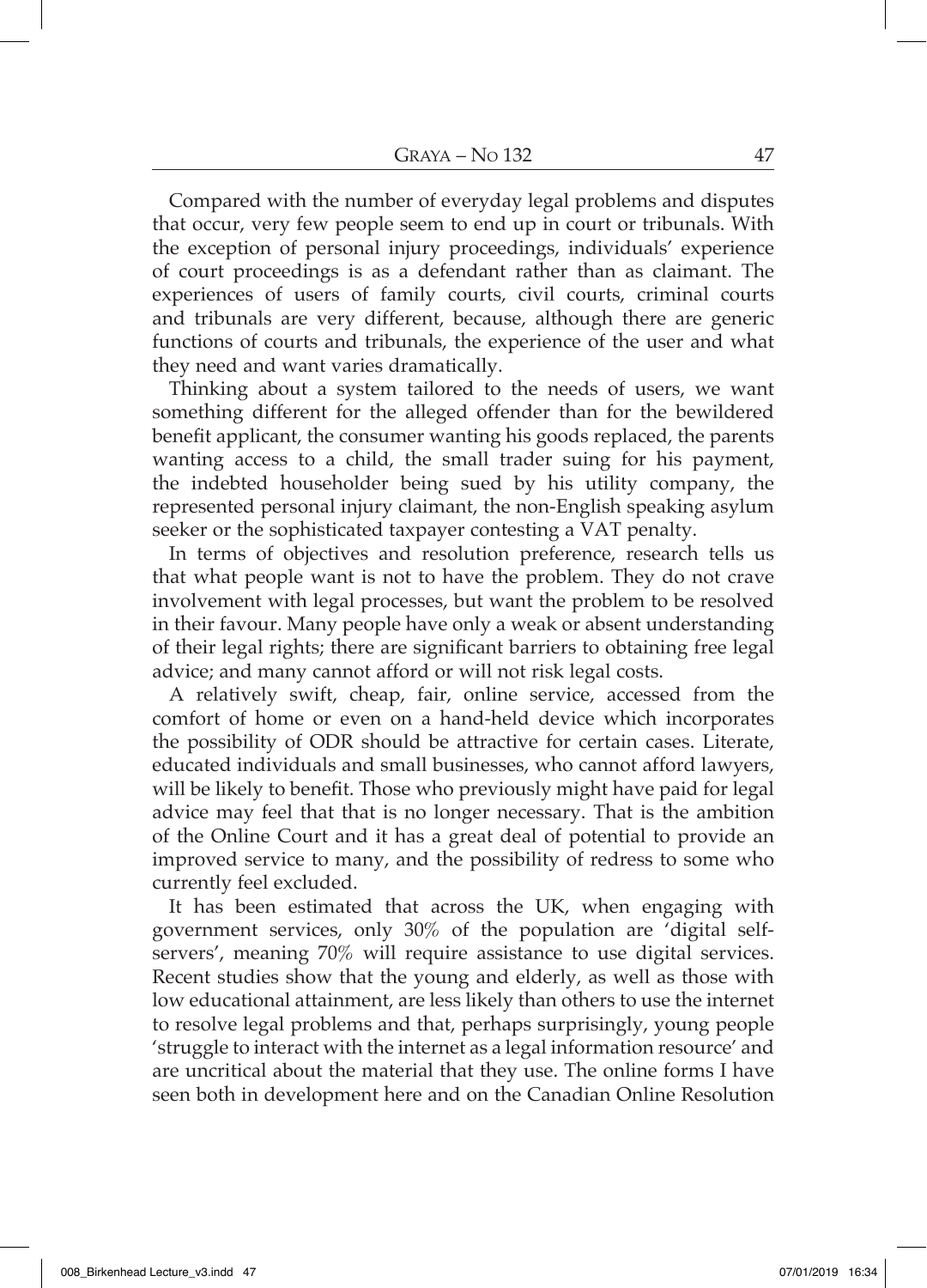Tribunal would be entirely out of reach of the kinds of people that my students deal with in our free legal advice clinic.

The 2016 impact assessment conducted for the 'Assisted Digital' Court Reform programme recognises that there is no such thing as an 'average user' of the justice system, and so a blanket approach to digital support would not be appropriate. The plan is to design and build 'tailored solutions' around the needs of users. Options are to supplement online processes with telephone support, a paper option, or possibly more intensive face-to-face assistance. Testing and development has to be a continuous and iterative process involving a wide range of potential claimants and defendants and those who advise. And the objective of testing and evaluation should go beyond usability and address questions of perceptions of procedural fairness, comprehension of the significance of procedural steps, and substantive outcome.

### **The implications of procedural change in the digital by default justice system**

Changes in court procedure and other policies affect not only the question of access to the courts, but also the outcome of cases, by affecting the balance of power in litigation.

In both courts and tribunals, the description of the move to online processes at first sight suggests a significant shift from traditional adversarial procedure. In the Online Court, we are moving to integrated triage/advice and integrated ODR. In tribunals, there is an explicit shift to an online, iterative process. It is sometimes difficult to be clear whether descriptions of proposed changes apply across the board or only to certain parts of the justice system. In explaining the approach of the modernisation programme, the Senior President of Tribunals has urged people to change their view of litigation in general 'from an adversarial dispute, to a problem to be solved'. With respect, this concept is only appropriate for some disputes in some forums. He has said that similar principles will apply across all jurisdictions (civil, family and tribunals), although they may be applied in different ways depending on the type of dispute. So on the one hand there are some 'one-size-fits-all' principles, but on the other they will be applied differentially.

Under the new system envisaged for tribunals, all participants in cases will be able to iterate and comment online on the case papers so that issues can be clarified and explored. This doesn't need people to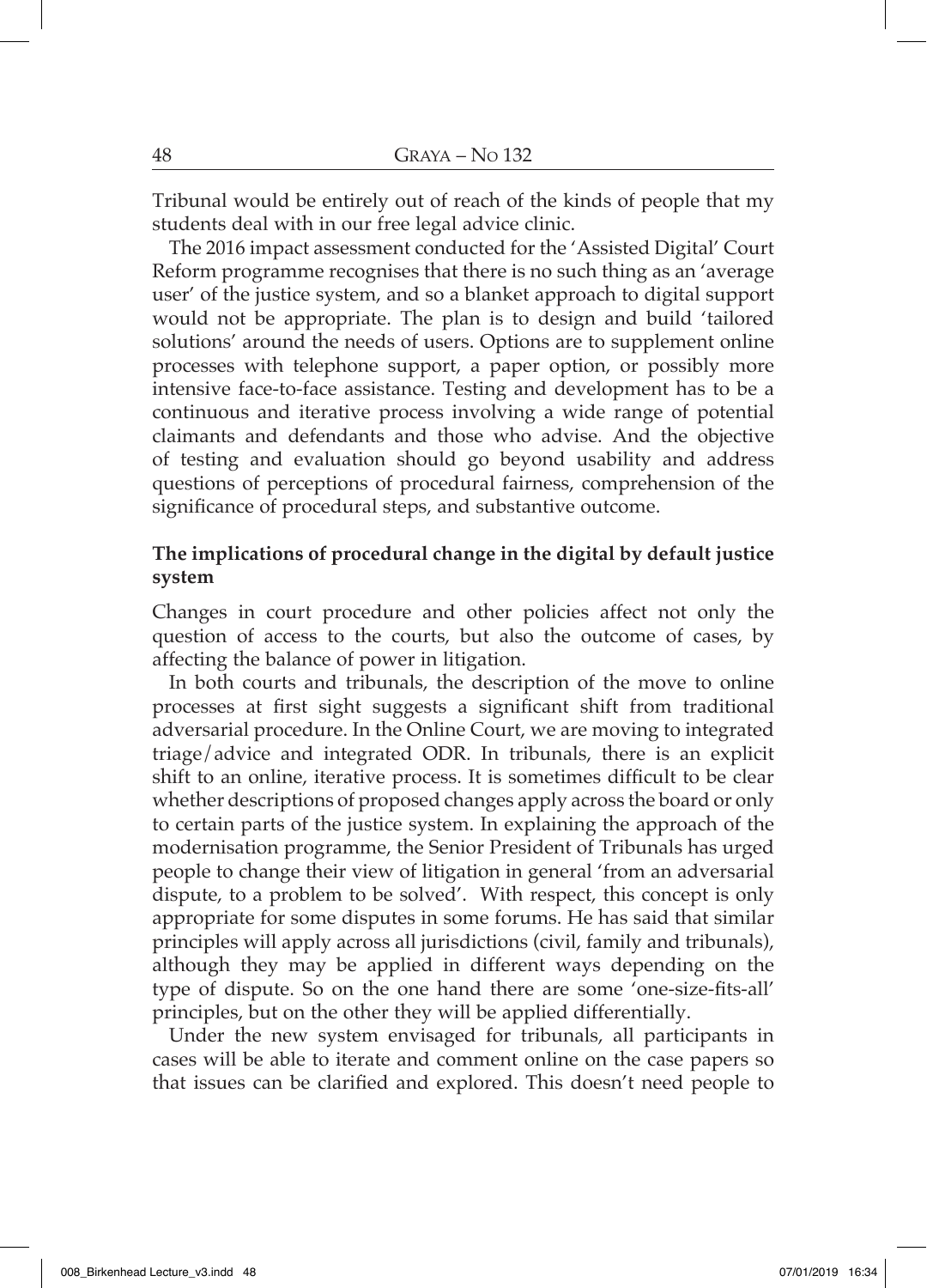congregate at the same time or, indeed, at all. Describing what sounds very much like a civilian inquisitorial process, the Senior President has said that there will be no single trial or hearing, but the determination process will stretch over a number of linked stages.

Procedural due process within the court system is aimed at ensuring that the law is administered fairly and uniformly thus inspiring confidence in the justice system. In adversarial proceedings, the parties define the scope of claims and defences, and broadly take responsibility for the conduct of the case. As a result of recent rule changes and changes in judicial approaches, judges tend to ask more questions than was once the case, and in tribunal proceedings, where unrepresented parties are very common, judges have developed what has been called an 'enabling function' – intervening to ensure they have elicited the information they need to decide. Since the post LASPO upsurge in litigants in person, particularly in the family court, there has been increasing judicial authority for judges to take a more inquisitorial approach.

The inquisitorial approach puts a greater burden of responsibility on the judge and changes the role of advisers and advocates. It alters the way evidence is presented and how it would be challenged. The impression is of a dynamic, text-only process that requires a considerable shift in judicial behaviour and ethics. While we have already seen an adaptation of judicial behaviour to the demands of dealing with LIPS, under the new online procedures, the boundaries of what is appropriate for a judge in an adversarial system will not merely shift, but disappear.

Having watched many tribunal proceedings, the idea of an iterative process makes a lot of sense. Why wait for everyone to meet in the hearing room to discover that a critical piece of information – like medical evidence – has not been supplied, leaving the tribunal judge with the dilemma of deciding the case without the all of the necessary information, or adjourning – creating inconvenience and wasting time and money?

So iteration may indeed lead to more efficient and possibly more accurate decision-making. But it shifts the balance of responsibility, impacts the independence of the judge and increases the scope for bias. Moving to a sequential, iterative process of determination at the same time as transferring to online communication introduces quite a few simultaneous changes to traditional process. In assessing whether these changes will have a beneficial, neutral or negative impact on public perceptions of process and substantive outcome, it will be necessary to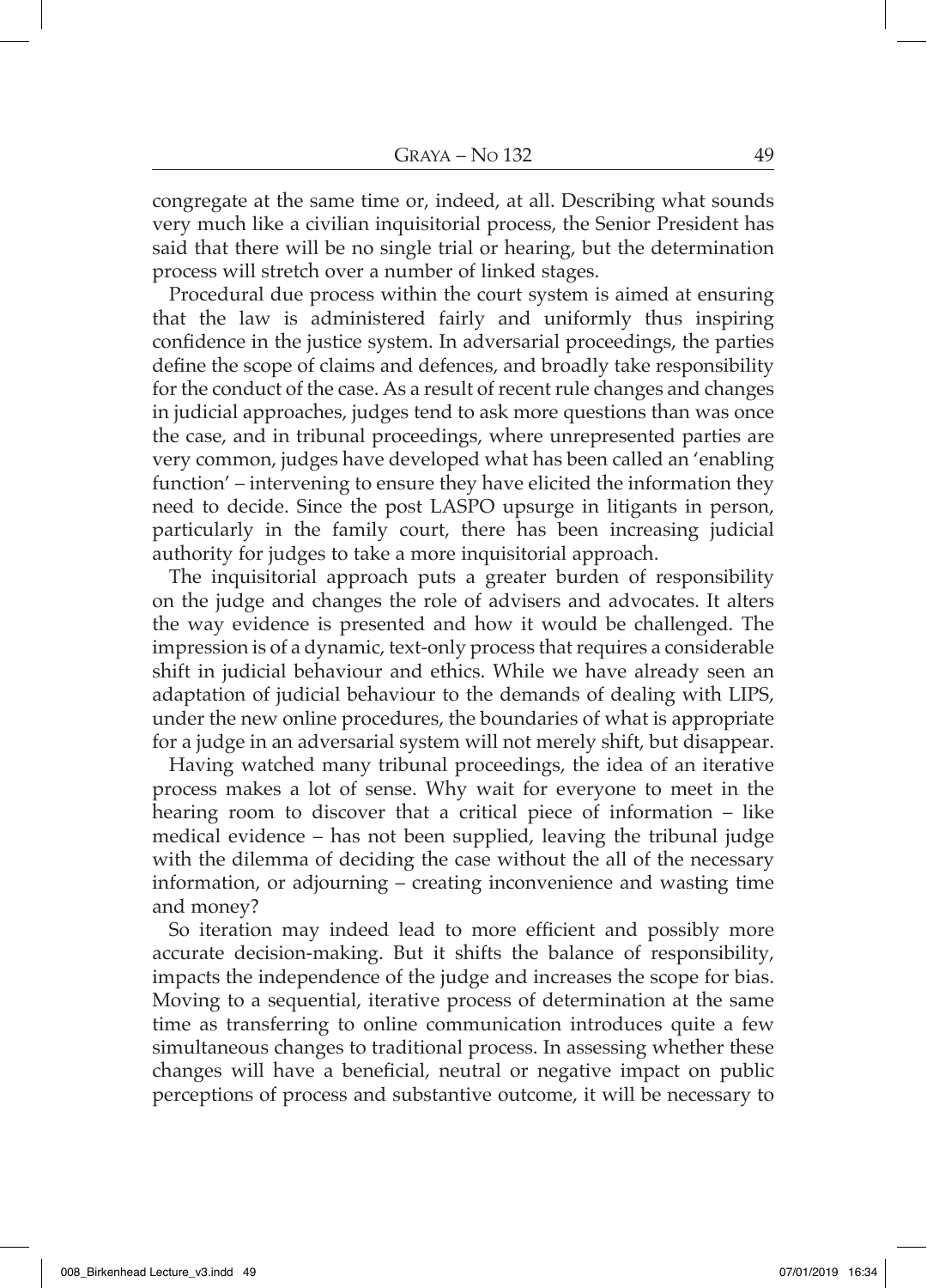think hard about the comparison case. Versus the present system, will everyone gain from the new process or will there be some losers? And versus the present system, might there be less efficiency in some areas than currently?

And how will the legal profession and advice agencies adjust to the new iterative online processes? A greater level of representation and advocacy through online iterative processes and at virtual hearings could be possible, but that will require adapting to the new environment, investing in hardware and retraining.

And what will be the principles determining which cases will be allocated to online processes and virtual hearings? Will there be cases where we want to ensure a public legal determination rather than an online decision or ODR? Where, how and by whom will the principles be articulated?

### **On the subject of ODR/ADR**

In both tribunal and court proceedings, there is a will to integrate an ODR stage into new processes. This means that at some point after the beginning of the case, and presumably once sufficient information has been 'uploaded' by both sides, there will be an attempt to achieve an online facilitated settlement between the parties. Will this be mediation or conciliation and by whom?

There is a tricky question here, because of the critical contrast between the public justice system and private dispute resolution. Aside from the practical problem of how one ensures confidentiality of the ODR process if it fails, the spirit of ODR is that it does not focus on legal merits, but rather on problem-solving and achieving a settlement that the parties can live with. We don't know much about the practices or processes or outcomes that take place. It is opaque. The potential use of algorithms in the initial advice stages prior to ODR and, potentially, within the ODR process simply exacerbates this issue.

So we need to consider whether, once ODR is fully integrated into public court processes, the ethical principles of ODR will modify to chime with justice system values, or will we view the justice system as having changed in terms of its commitment to substantive justice. If the latter, it raises some questions about the role of an independent judiciary. As Judith Resnik has compellingly remarked: 'If the task of adjudication is replaced with that of shepherding parties toward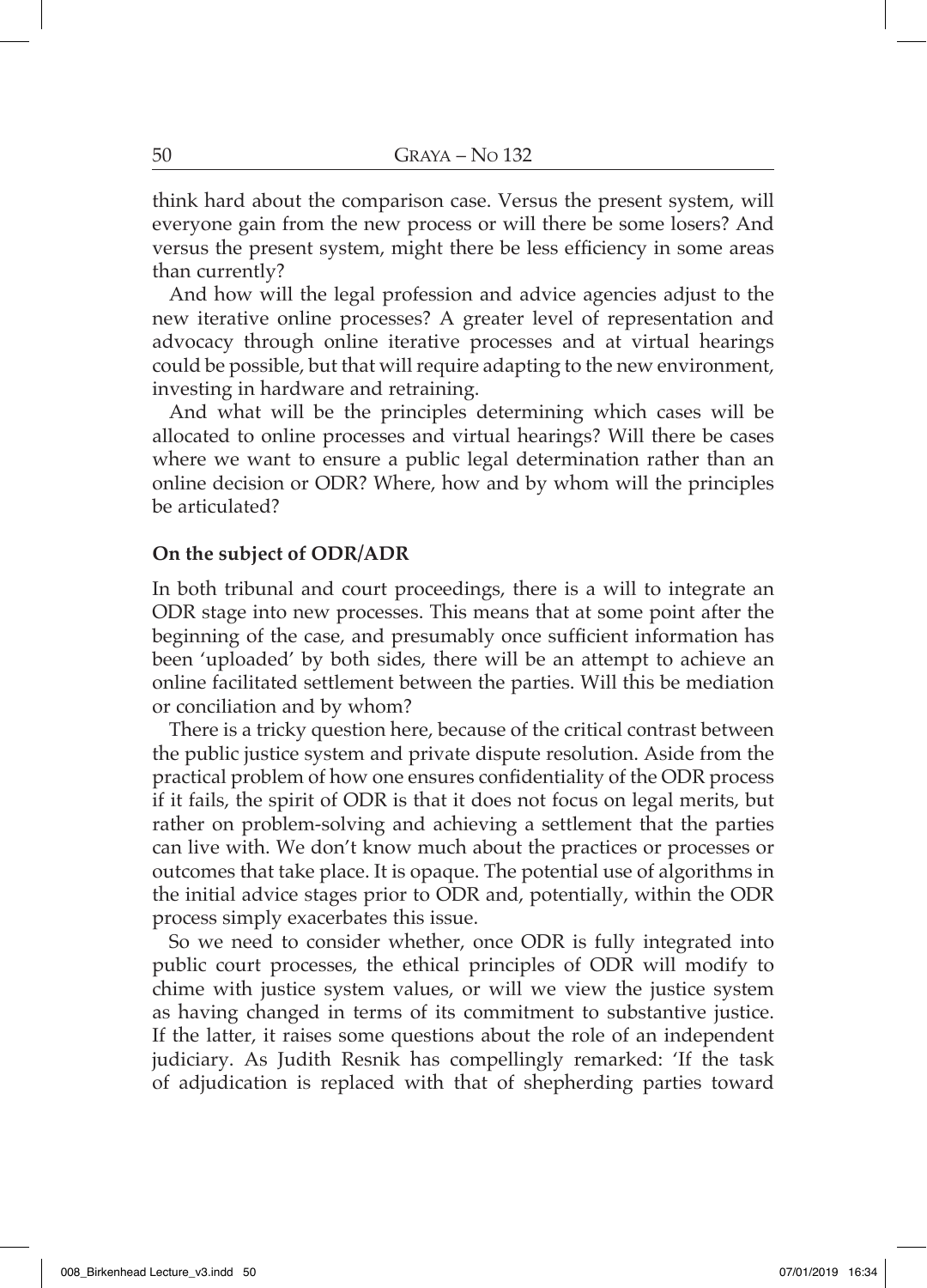private conciliation, the independence of judges becomes a goal without a purpose or a constraint. The result is the decline of adjudication's potential to serve and to support democracies.'

#### **Moving on to virtual court rooms and online hearings**

An important aspect of the modernisation programme is a reduction in adjudication following a hearing that involves simultaneous congregation of parties and their representatives (if any) with a judge in a public physical space called a court or tribunal. Remote working and fully virtual hearings are currently being developed and piloted through expansion of video and telephone links to provide access either into a physical court room or into the new design of a virtual court room.

A pilot in tax tribunal cases involves the applicant, solicitor, presenting officer and judge all joining remotely from different locations. The prototype apparently includes a virtual waiting area, a countdown timer on the screen, and an online administrator available to liaise with those waiting for the hearing. People are able to self-check on the screen and there is advice about where best to sit in the room. Hearing the description of these efforts made me wonder whether the experience will be less or more stressful than physical presence in a court or tribunal for a claimant or defendant facing a decision that could significantly affect their rights or entitlement.

The advantages of the move to online and virtual hearings are said to include ease of access for parties and representatives by removing the need to travel to a court, and the opportunity for efficiencies by closing courts. Judges may be 'virtually hearing' the case sitting in their courtroom or chambers, but there is also the possibility that in due course they would not need to travel to work, but could deal with the hearing from their home. If these are some of the possible advantages, what are some of the apprehensions about the process from access to justice, professional practice, and legitimacy perspectives? Or to look at it another way, what are the important practical and symbolic features of courtrooms and hearing processes that might be lost?

Starting with the practical. Common law adversarial hearings traditionally have been said to provide the opportunity for evidence to be presented in person and to be tested before a neutral and largely impassive judge. Parties can be represented or they can advocate their case themselves. They have their day in court and they can see and hear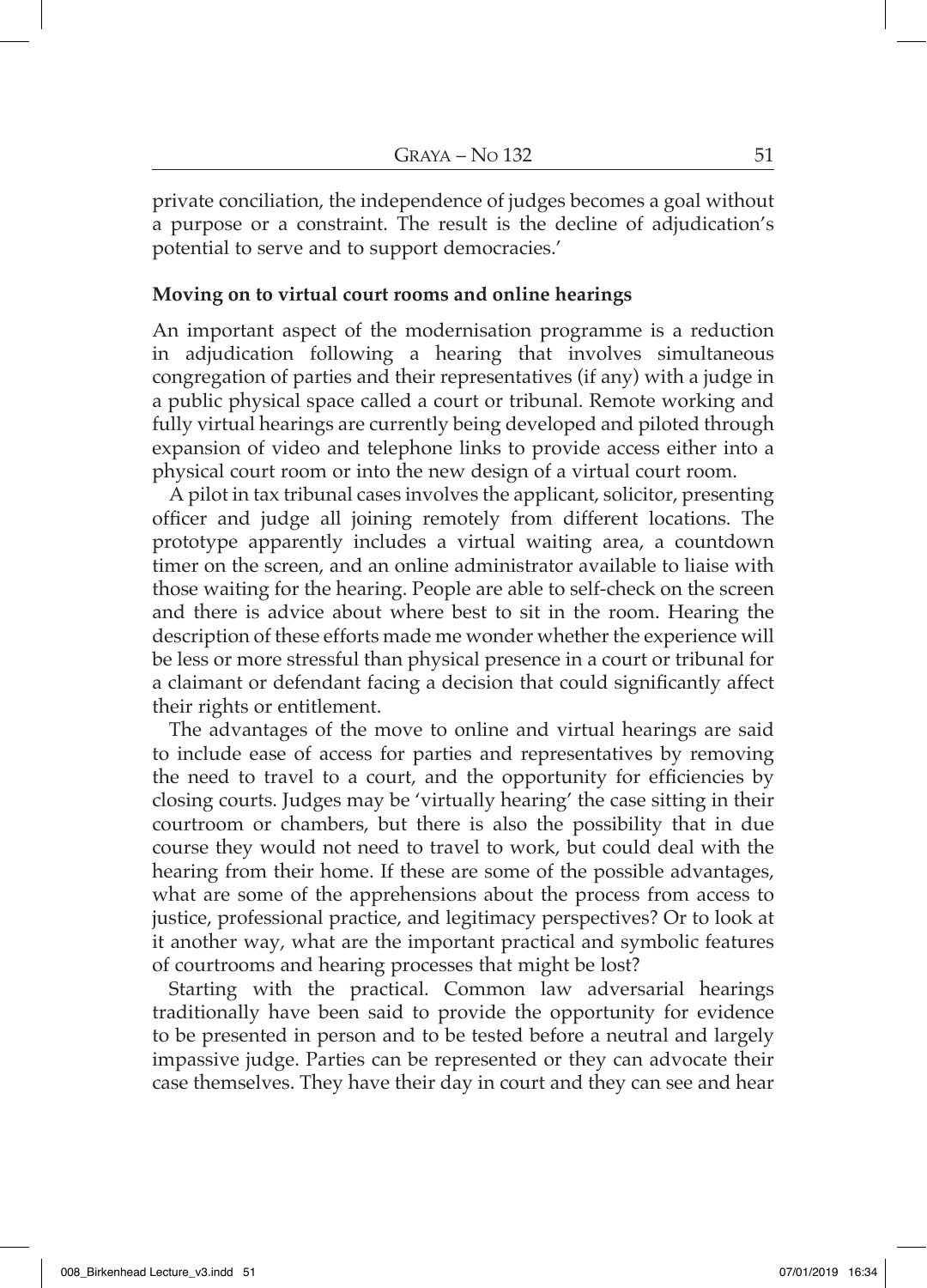justice being done in a physical space that communicates the seriousness of the process and its public nature. The judge has the opportunity to hear evidence and legal argument, to see the disputing parties face-toface and to make assessments of the opposing cases as presented and the credibility of the evidence.

Whether being able literally to see and hear parties and witnesses assists the judge in assessing credibility is highly contested. Some judges think it essential. Others think that not only is it NOT essential, but that it is misleading, since the best liars are precisely those that are most convincing. Experimental research supports the assertion that judges do little better than chance in detecting lies, and that factors such as appearance, eye contact and physical ticks can be misleading in assessing credibility.

The question that we should be interested in is whether virtual hearings are an improvement on determination on the papers (quite possibly), but less effective or fair than face-to-face physical presence. In the tribunals field there is longstanding evidence that cases determined solely on the papers are less likely to succeed than at oral hearings. A recent study suggested this was largely explained by additional information elicited at the hearing. It did, however, also suggest that the credibility of the claimant was rated more highly when she had been seen and heard.

There is growing interest in the impact of interpersonal communication through different media in a range of contexts. Research suggests that virtual communication can create a different relationship to that built on face-to-face communication. For example, in video conferences the viewer may take shortcuts when evaluating information presented by the speaker, making judgments based on how likeable they perceive the speaker to be rather than the quality of the arguments presented by the speaker.

In criminal trials, research is currently being conducted into the impact of digital presentation of evidence on jury decision-making. For example, do juries perceive a witness who gives evidence in the witness box in court as more believable than a witness giving evidence remotely over a live link or through pre-recorded means; and does this affect jury verdicts? The key question is whether technology assists judicial procedures in terms of process and outcome and whether any influence is neutral, beneficial or biasing.

Perhaps equally important, there are questions about how a virtual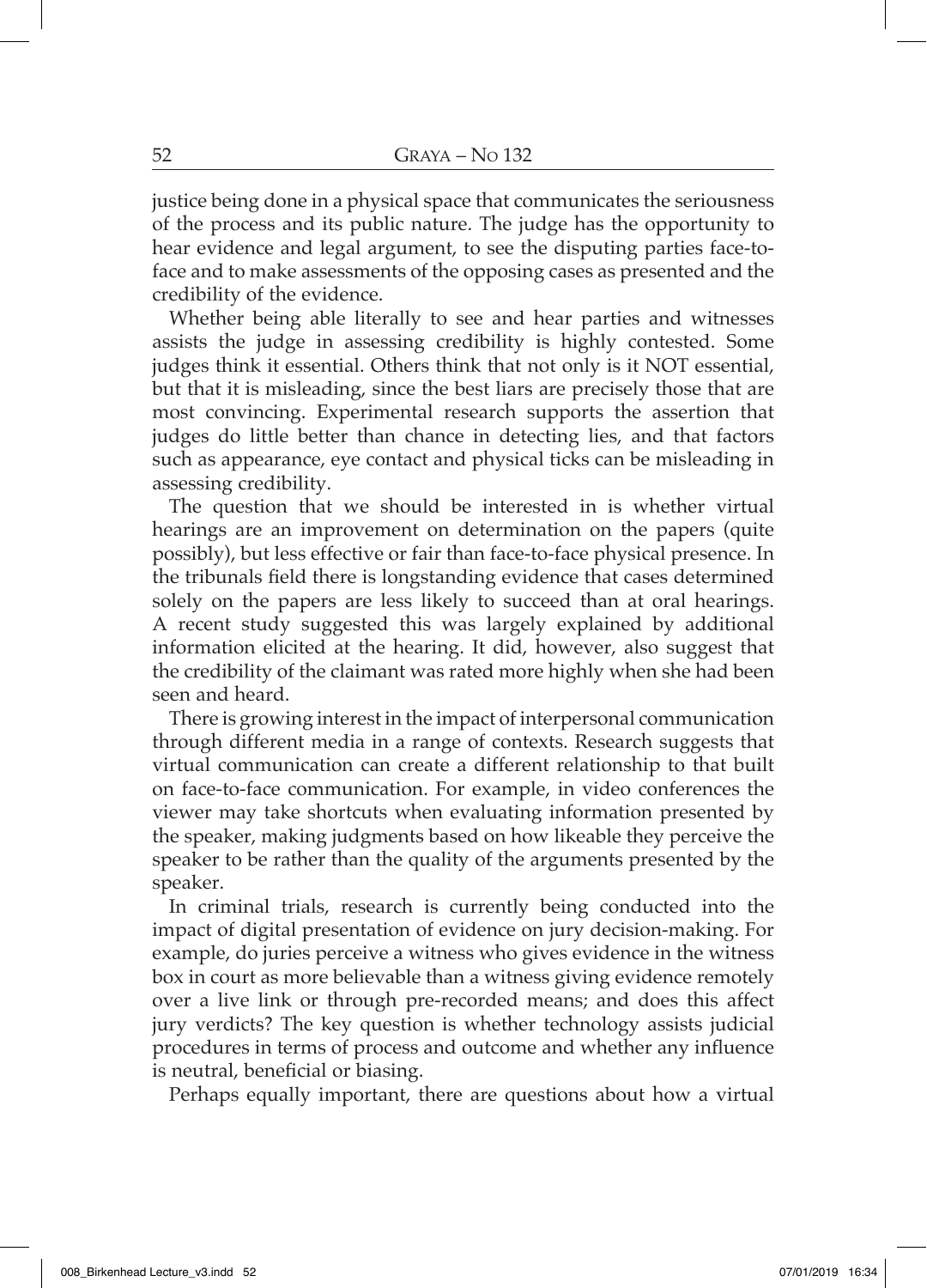hearing affects the way that parties participate in the process – the way that they present their evidence or tell their story and their perception of the legitimacy of the proceedings. One of the very few studies in this field looked at the use of interactive video technology in US deportation cases. Detained litigants seen over a video link were more likely to be deported than detained in-person litigants, but this was largely because those allocated to video hearings had failed to engage with the system. Explanations for the outcome were that video hearings were thought to be unfair and illegitimate, there were technical challenges in litigating claims over a screen, and video litigants had lower quality interactions with other courtroom actors. Litigants separated from the traditional courtroom setting simply disengaged from the entire process. If this were to be borne out by other research it would tell us something about the flip side of people being put off by court.

Aside from the practical questions of the quality of interaction and its impact on evidence and outcome, a second central issue in relation to online courts is that of openness and transparency. Jeremy Bentham believed that legal disputes should be determined via public hearings, because publicity offers the values of truth, education and discipline – keeping the decision-making process and the judiciary themselves under scrutiny.

The critical factor shaping popular legitimacy of the justice system is an evaluation of the fairness with which the courts exercise their authority. Being seen as fair involves transparency in procedures, conspicuous impartiality and consistency, explanation of rules and decisions, and the promotion of procedures that give parties a voice in the proceedings.

## **How this will affect judicial behaviour; and the issue of judicial training and recruitment**

Reducing paper, easing communication and doing more work on the telephone can be seen as reasonable constructive developments that should make the lives of judges easier. But the plans for the Online Court are more ambitious than that. According to Lord Briggs, it marks a 'radical departure from the traditional courts by being less adversarial, more investigative', and by 'making the judge his or her own lawyer'. Given that the vision for the work of the Online Court is to extend to a wide caseload, there will be a need for a programme of training to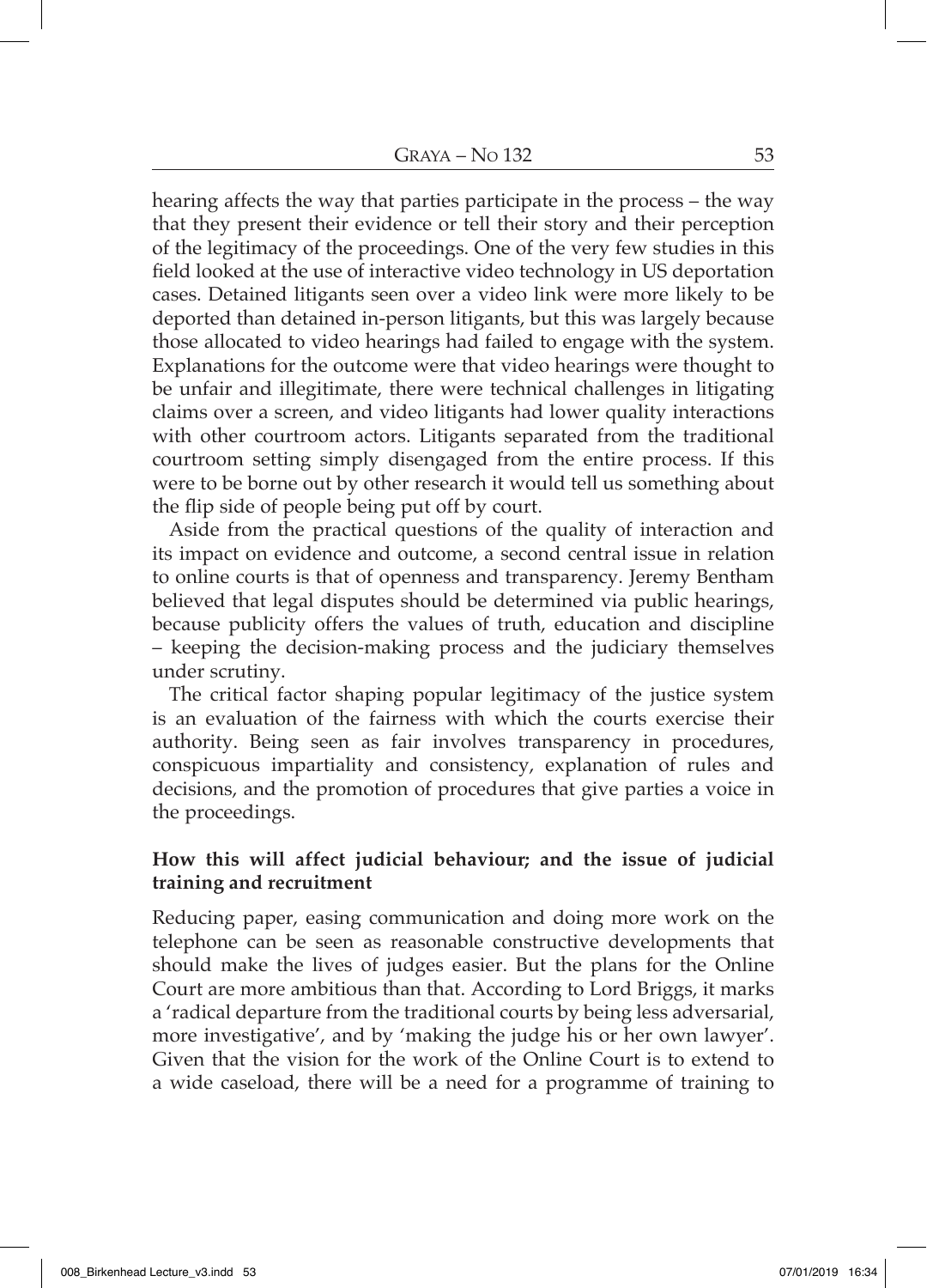prepare the judiciary for the new cyber environment.

A survey of judicial attitudes conducted in 2014 and 2016 revealed high levels of commitment to the judicial role and professional standards, but low levels of satisfaction with workload, working conditions, and administrative support. Among the factors of most concern were the rise in litigants in person, the introduction of digital working in court and reduction in face-to-face hearings. It will be important for morale, retention and recruitment to prepare judges for the different aspects of their new online roles and then to monitor how their new responsibilities and working practices impact the ethos, collegiality and perception of their role.

#### **What should the research agenda be?**

Most of my top research questions feed into the modernisation programme's broad ambition of improved access to justice. By that I do not merely mean can people access the online system, but can they participate effectively and feel they have done so, and achieve substantively just outcomes. That sounds like a large topic, but could be reduced to some relatively straightforward empirical questions:

Who will the future users be? Will the types of people with the types of problems who are currently NOT engaging with the justice system be encouraged to use the system so that they are no longer excluded? Equally importantly, might it be possible that the sorts of people and problems that are currently within the system are deterred by online processes and either shift to private processes where they exist, or give up on the possibility of redress, thus reducing rather than increasing access to justice? And, conversely, could the new system be a happy hunting ground for tech-savvy recreational litigants?

Will LIPs find the system less daunting to use and will they perceive the system to be fair and to do justice? Getting users to say whether a process is manageable is one thing. Whether they like it is another. Whether they would choose to deal with problems that way, given a choice, is yet another. And whether the process delivers substantively just outcomes by means of a fair process is yet another still. Will online systems reduce the challenges judges currently face dealing with LIPs? Will online LIPs require less judicial time?

Will power imbalances between litigants be unaffected, reduced or magnified by online processes? Will outcomes be unaffected, or more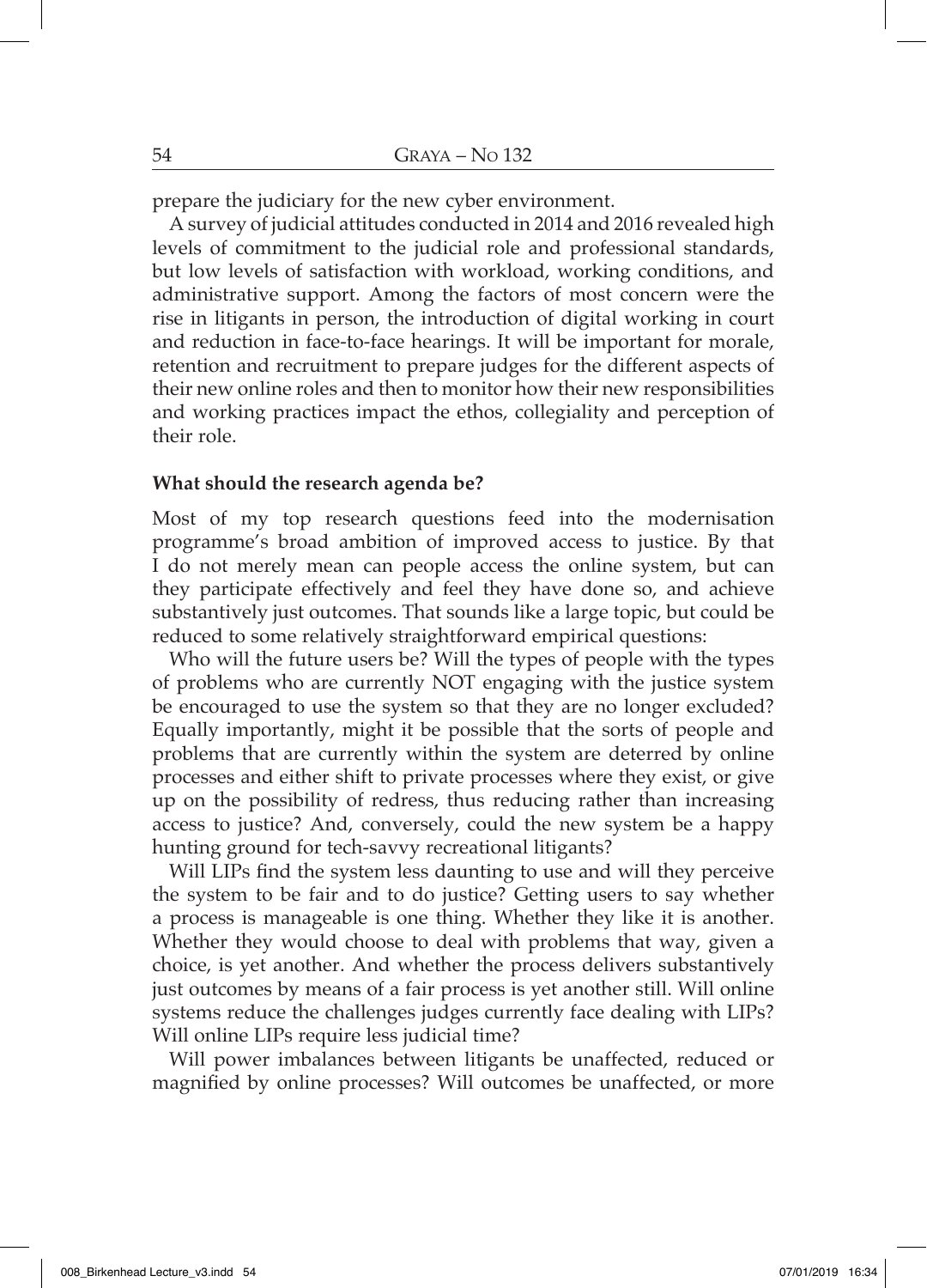or less substantively just than existing processes? What will be the measure of success for ODR – just settlement or just settlement? Will we be measuring it? Will the outcomes of virtual hearings be unaffected, or more or less substantively just than face to face or paper hearings, and will participants perceive them to be fair?

In order to begin to answer these and other questions that could demonstrate the success of the change programme in relation to one of its key justifications, we need data. We have been hampered for as long as I have been researching by a relative data vacuum relating to the details and dynamics of proceedings in civil courts and tribunals. (The situation in crime has always been better.) But developing a common system for civil, family and tribunals with modern hardware and new software presents an unparalleled data collection opportunity.

It is important to get the software architecture correct at the outset to provide maximum flexibility for the future. In this respect, there are conflicting pressures. The overriding objective in the agile development process is 'minimum viable product' – collect the absolute minimum to do the job you need to do. This is entirely understandable from an operational perspective, but not from the perspective of the need to evaluate the impact of the new system and to be in a position to judge whether it is achieving its access to justice objectives. The opportunities offered by a comprehensive, responsive and flexible database for evidence-based improvement to the justice system are breathtaking, and it is important that we seize this opportunity now while the new system is in development.

And finally, we need to be thinking about how legal advice services, lawyers and judges need to adapt to the online world. Will they be able to use the potential of online processes and virtual hearings to assist the access to justice ambition of the programme? And in terms of open justice, how will the media and other interested parties follow cases if everything is online and in private?

#### **In conclusion**

My concluding comments are simply a plea for the future of the programme. We have an opportunity to modernise and reshape our public dispute resolution process to provide greater access for those who feel excluded from the public justice system and greater ease of use for those who are currently struggling without representation.